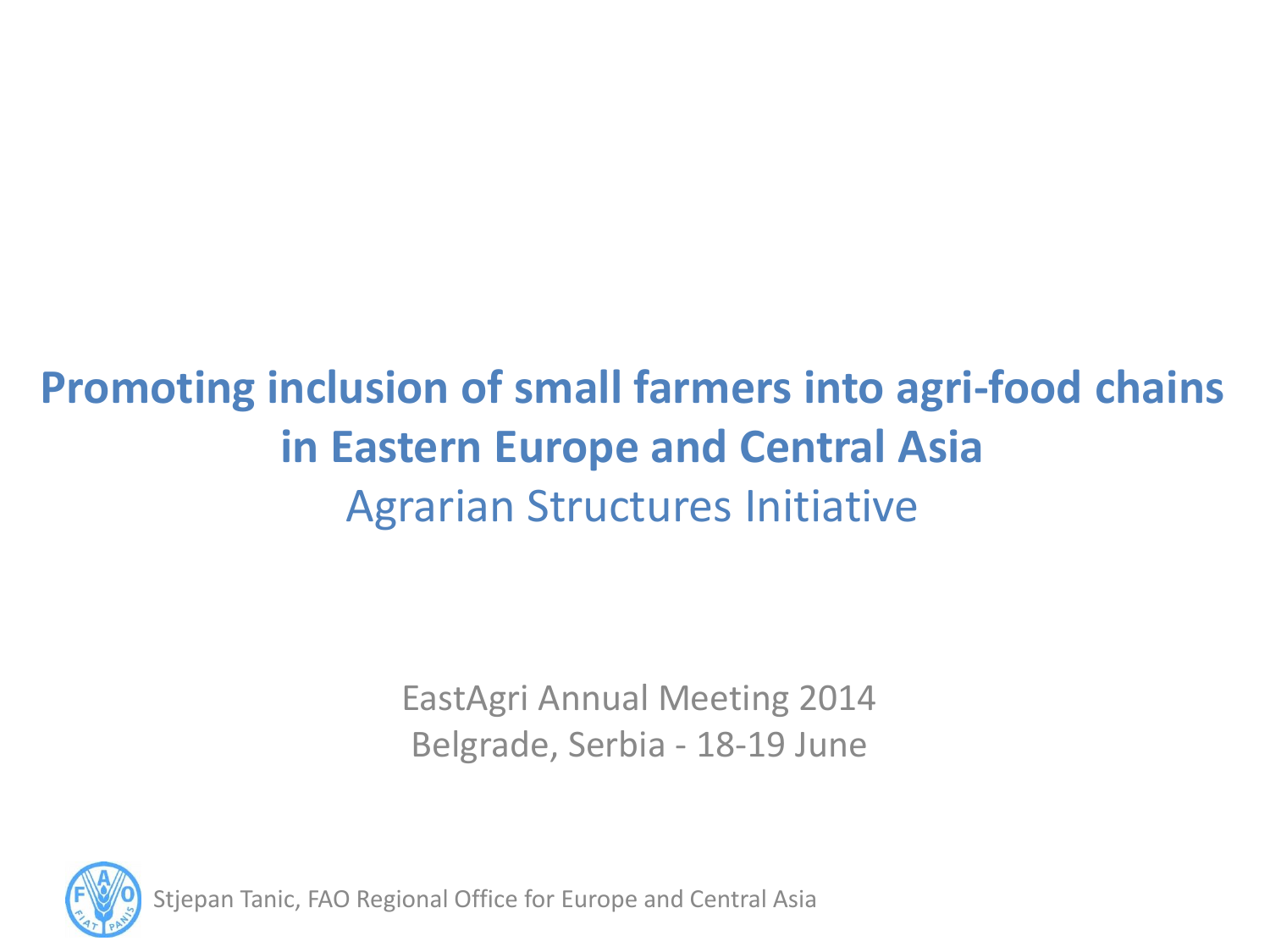# Issues and opportunities

- Millions of small-scale farms only 1/3 of agricultural land in western CIS but 2/3 of agricultural output
- Rapid commercialization and increasing demand for standardized food products effectively excludes individual small farmers from participation in the markets
- Local often S&M processors have difficulties to establish their position in the agri-food chains
- Development of inclusive agri-food chains opportunity for investment and rural poverty reduction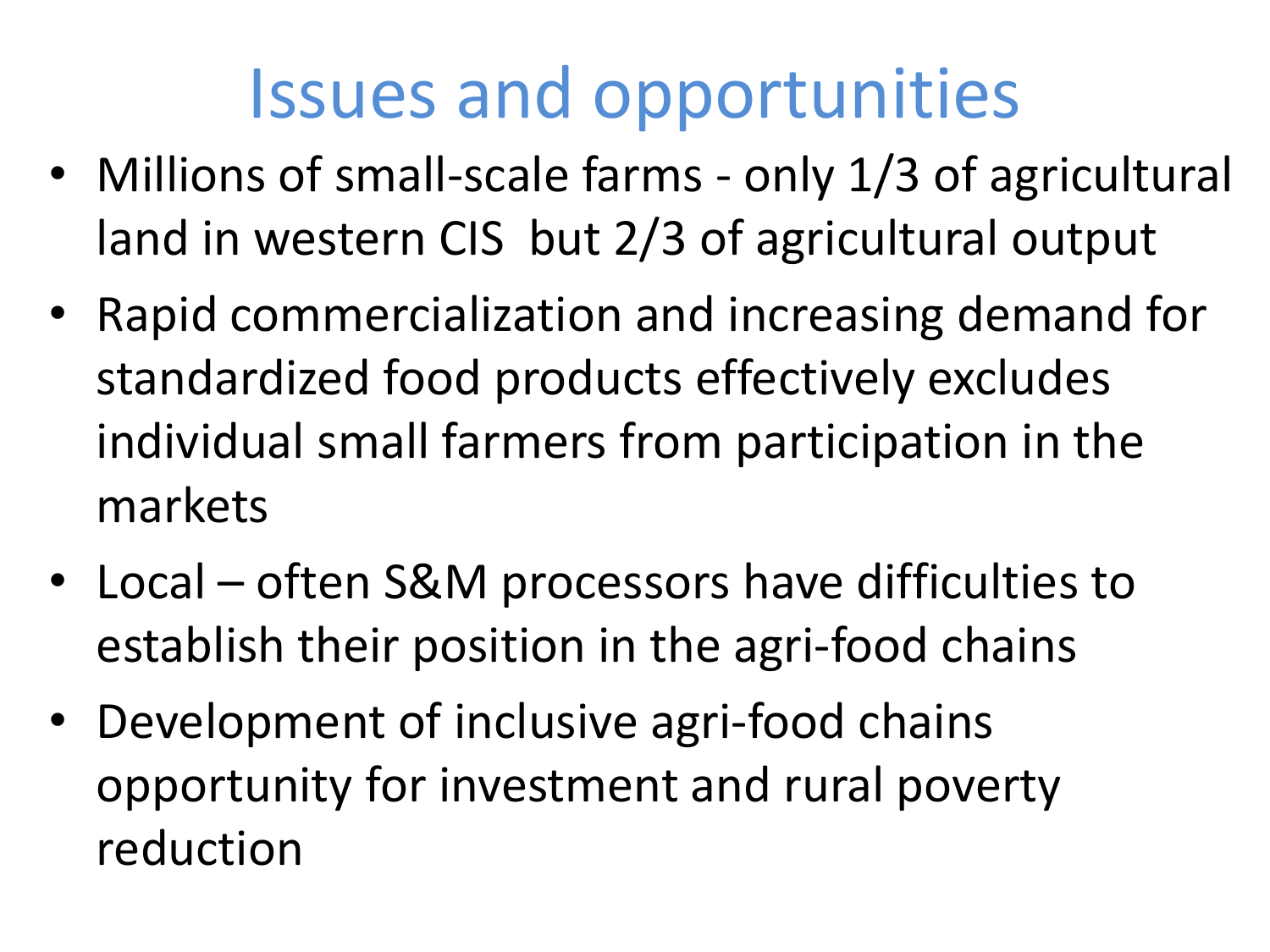### Focus on inclusiveness of policies and public goods dealing with agrarian structures in EECA

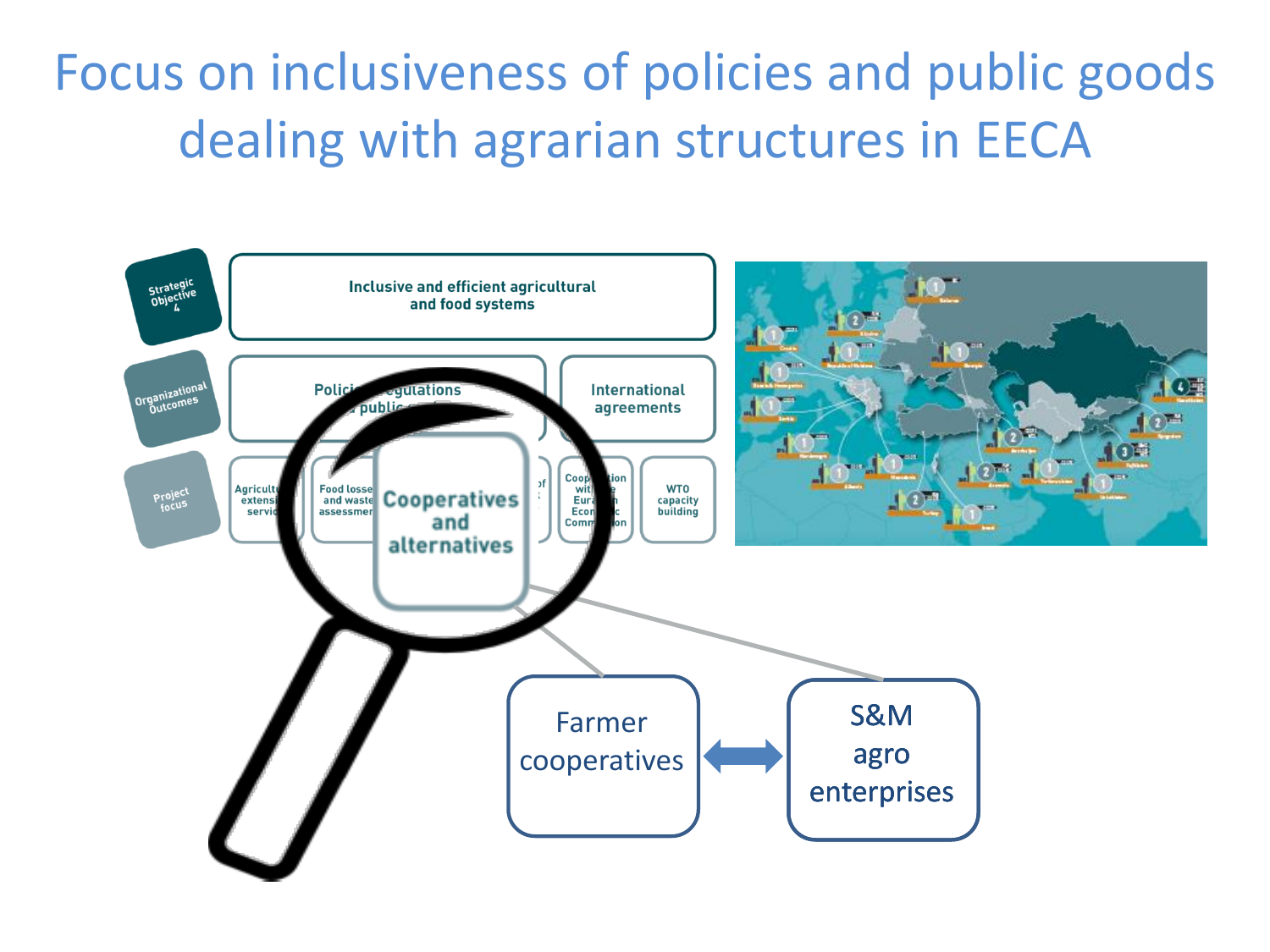# Case studies

#### **Cooperative cases:**

- International NGO supported cooperative integration global dairy value chain Ukraine
- Ukraine: marketing group initiated by the wholesaler
- Cooperative owned processing of fruit and vegetables owned by employees Kyrgyzstan

#### **Vertical integration cases:**

- small wheat producers and leading private processor Turkey
- small sugar and grape producers and state supported holdings Azerbaijan
- vertically integrated meet processor Ukraine

#### **Contracting cases:**

• Dried vegetable processor, dairy processor, organic fruit and vegetable processor in Serbia

#### **Informal approaches**

- Spot market procurement for exports of dried fruits (no formal arrangements)
- Donor initiated venture for collection and processing of medical herbs Kyrgyzstan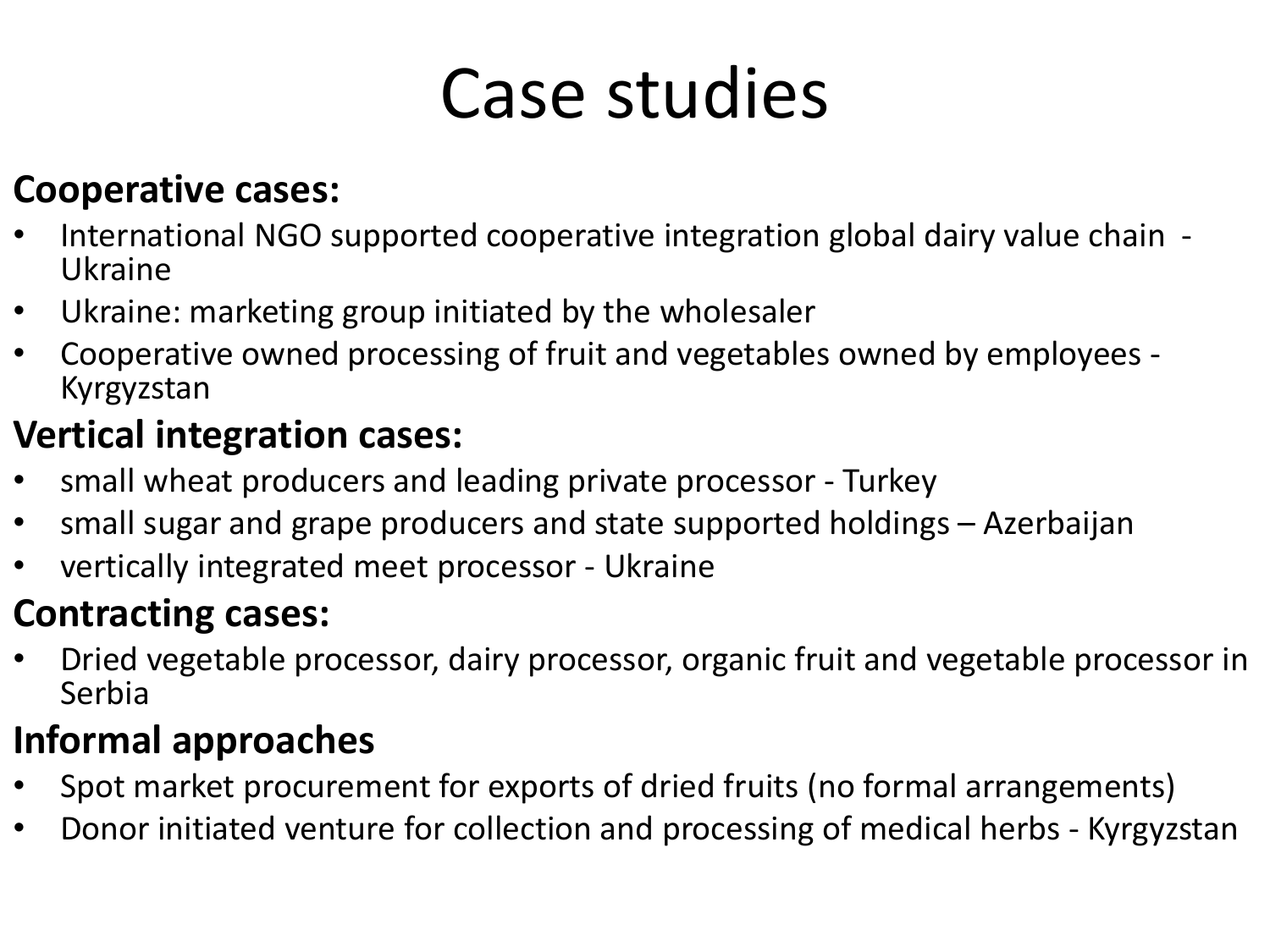# **Cooperatives**

- Cooperatives could be favourable for different stages of the value chain but tend to be implemented in a top down manner
- Formation of small groups of farmers that act together; either as formal or as informal groups.
- Low level of social capital and trust among the population, but also between processors and farmers (opportunistic behaviour).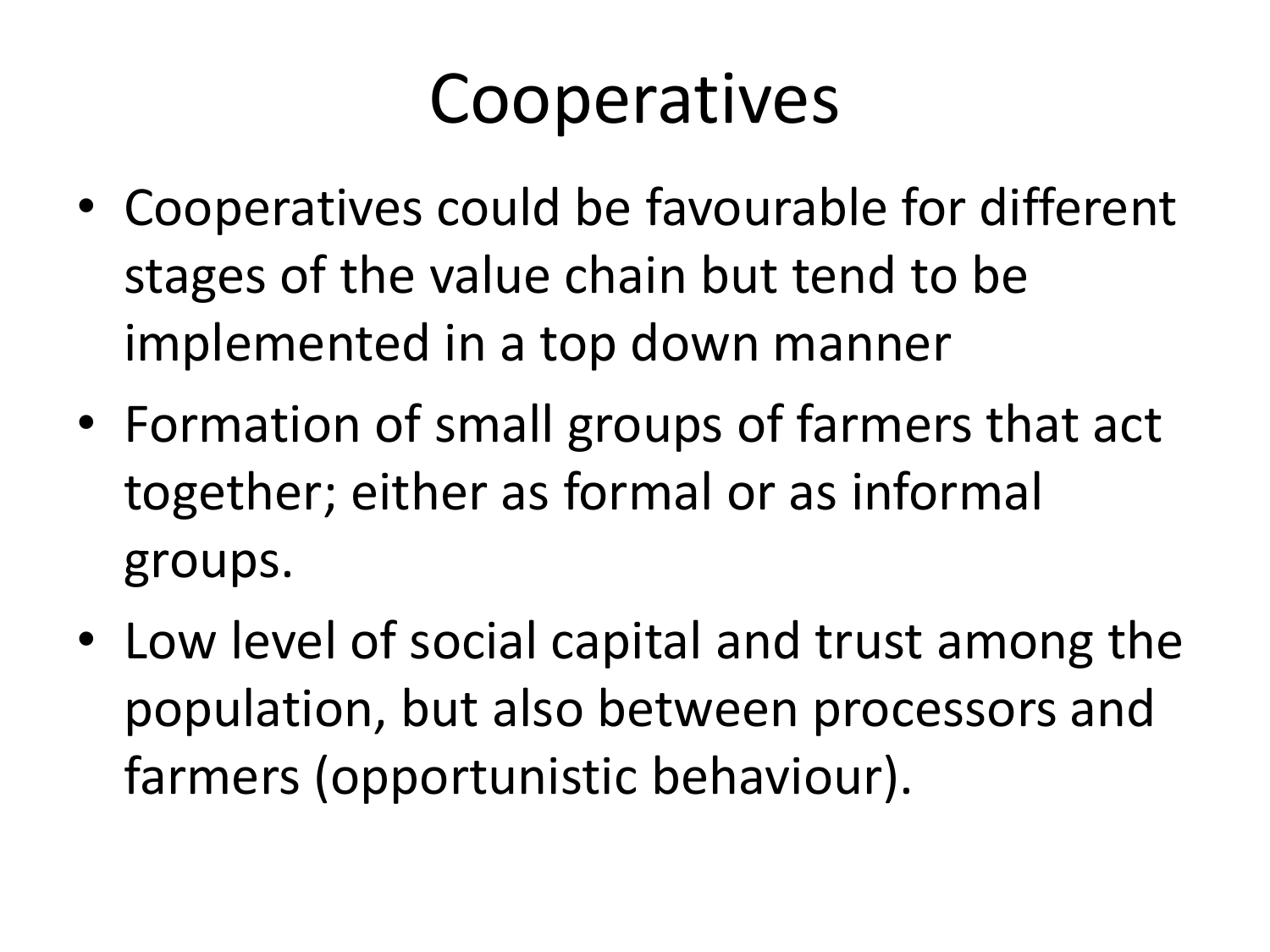## Vertical coordination

- Forward integration could be an appropriate strategy for small and medium-sized processors able to secure their own retail channels to offset the price pressure of large retailers to some extent
- Backward integration through production contracts programmes to include smallholders into their value chains is the exception rather than the rule
- In the context of vertical coordination production contracts are very important. However, contract enforcement has to be strengthened.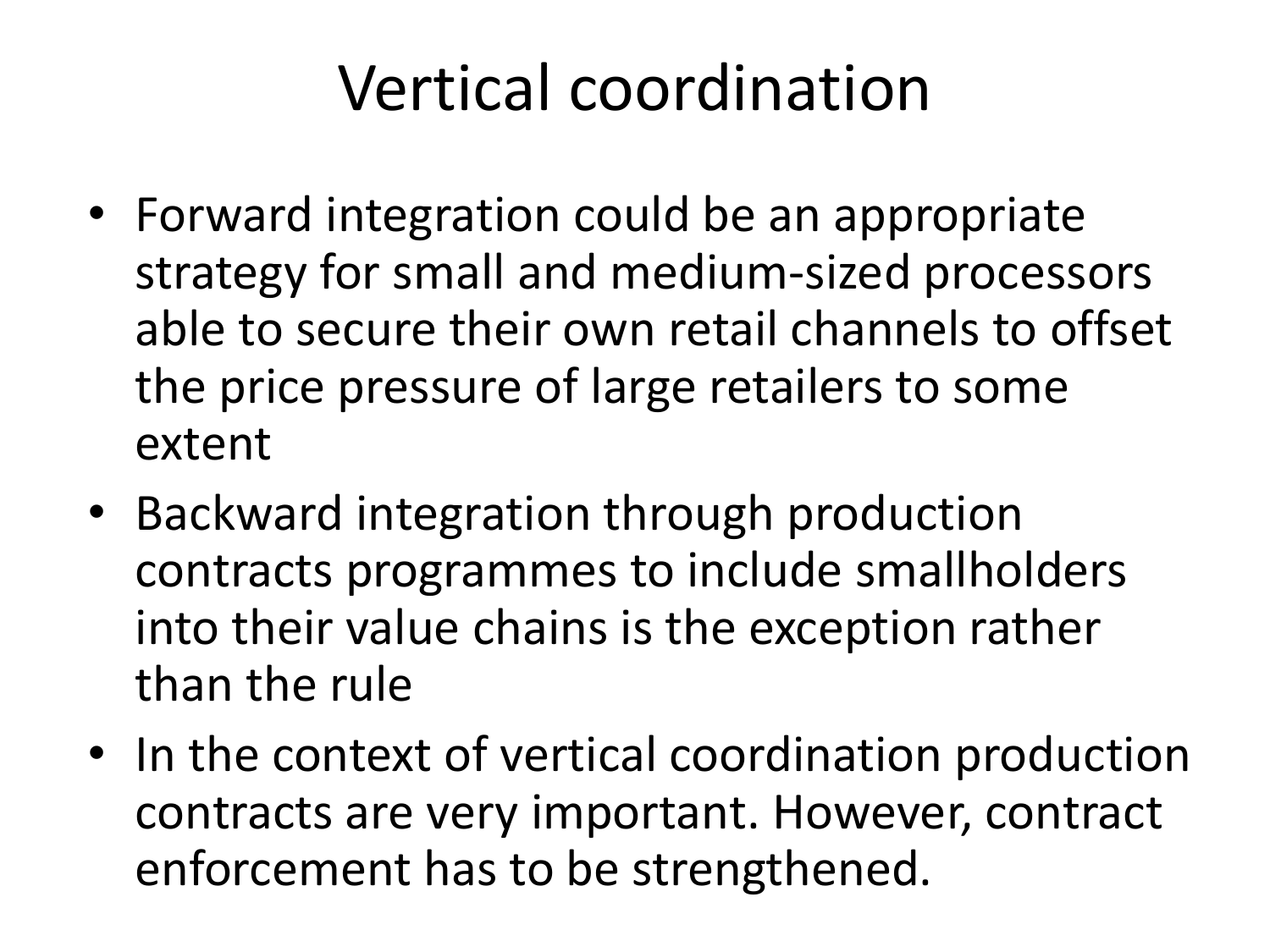# Findings and lessons

- Development of the retail sector is most beneficial to large processors; either as producers of branded products or as suppliers of retail own branded products.
- Many SMEs have neither a corporate strategy nor a marketing strategy to cope with intense competition
- Managers without management trainings do not invest in capacity development of their staff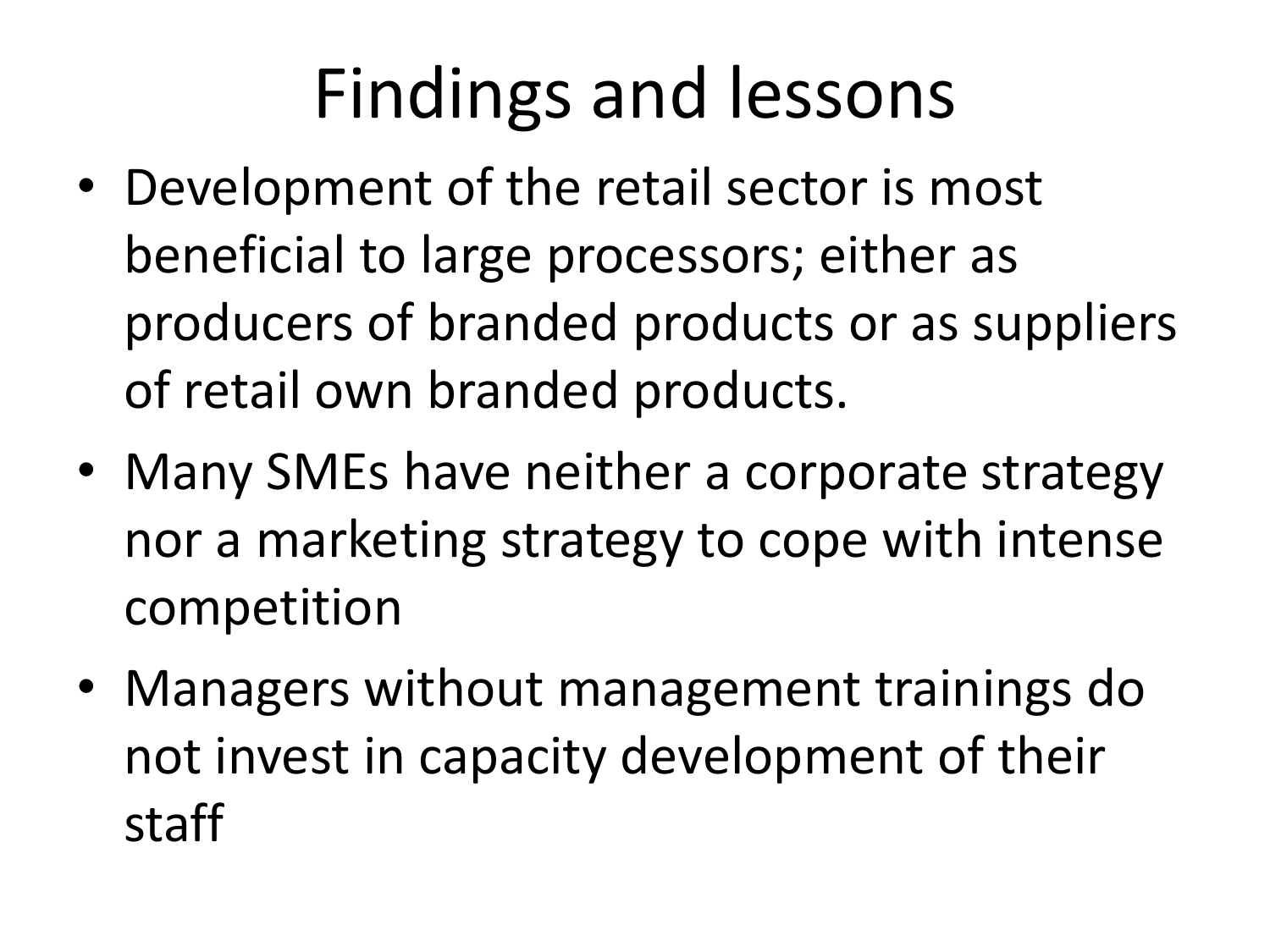# Findings and lessons

- Contracting is constrained by market failures in all investigated chains
- The business environment, including contract enforcement as well as service and infrastructure provision is still to be improved
- Basic quality controls to be provided by public and private service providers is an additional barrier to the establishment of vertical coordination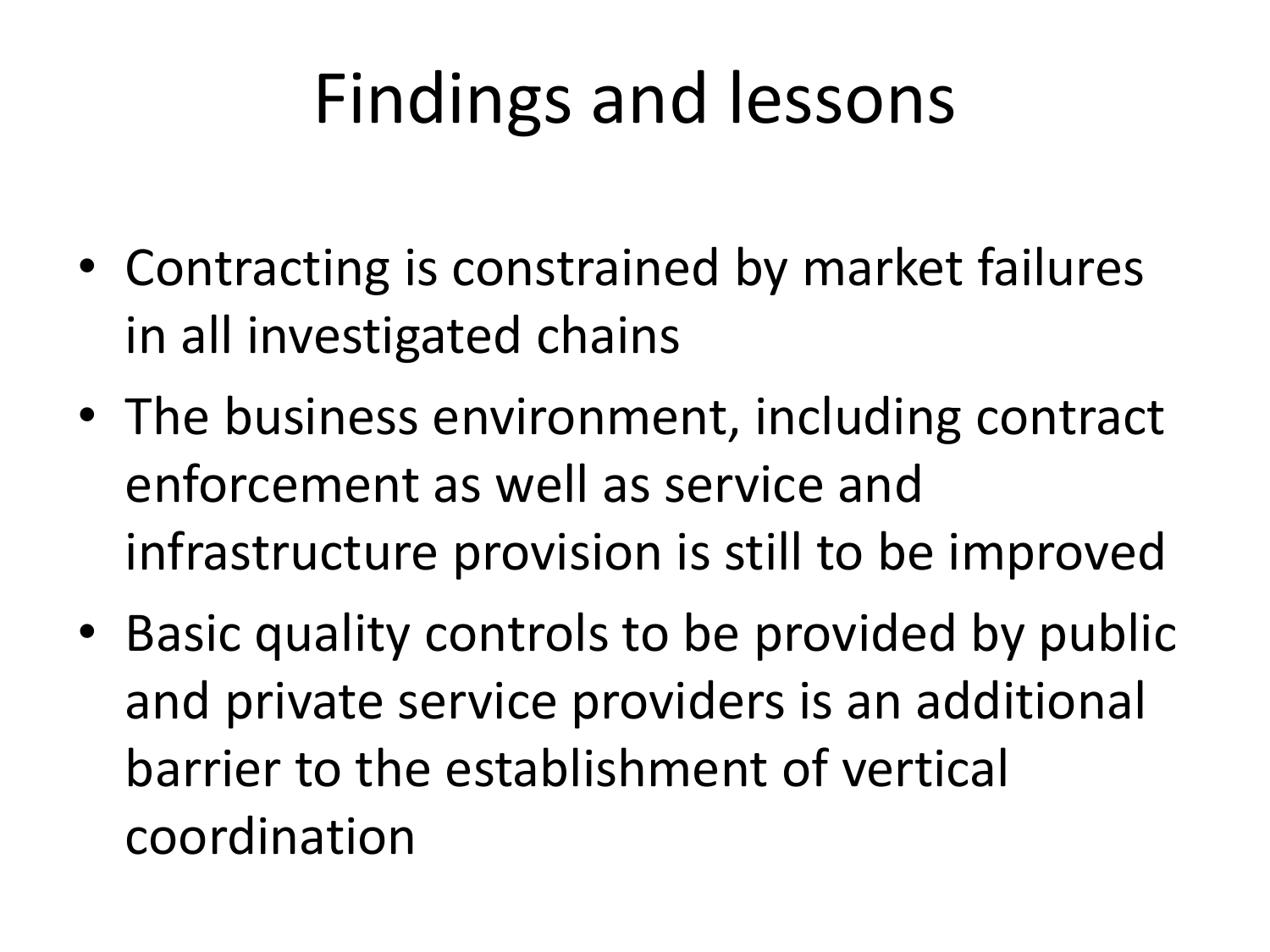# Success factors

- Processors provided inputs (outgrower scheme for the production of seeds, equipment)
- Financial aid or assistance (inputs financed through loans, receipts issued to be used as collateral and cash advances)
- Farm assistance which includes processors employed experts to assist and train the farmers